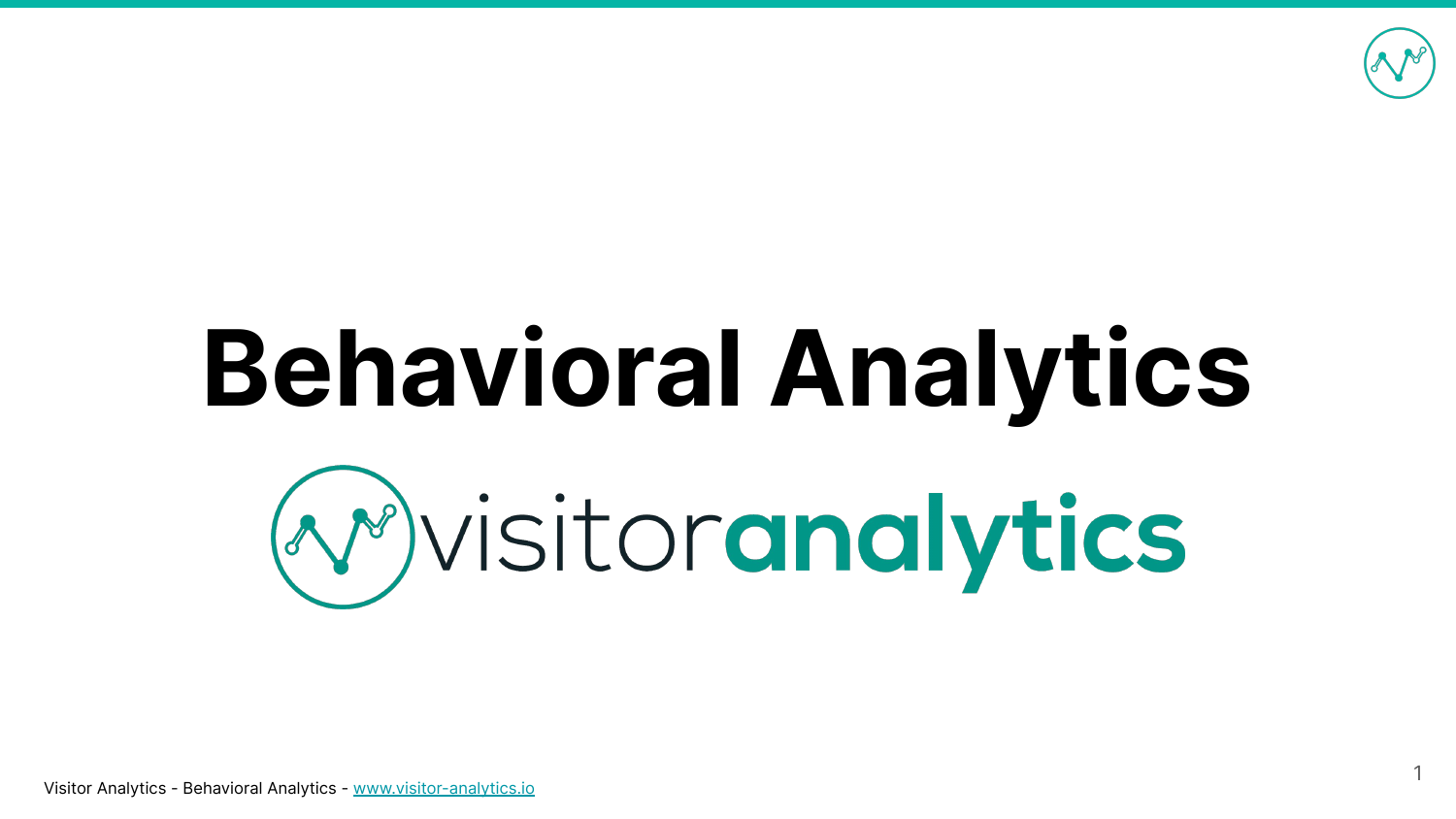

In order to understand your performance, You should also be looking at user behavior insights.

What are those? Well, they are features that allow you not only to see that users - to take an example - bounce off of one of your pages. You can also find out why.

So, in this chapter, when we say [user behavior insights,](https://go2page.org/DMPresentation58) we mean three features that are available in the Visitor Analytics app: **session recordings, heatmaps and conversion funnels**. Each of them will add precious info to your website stats.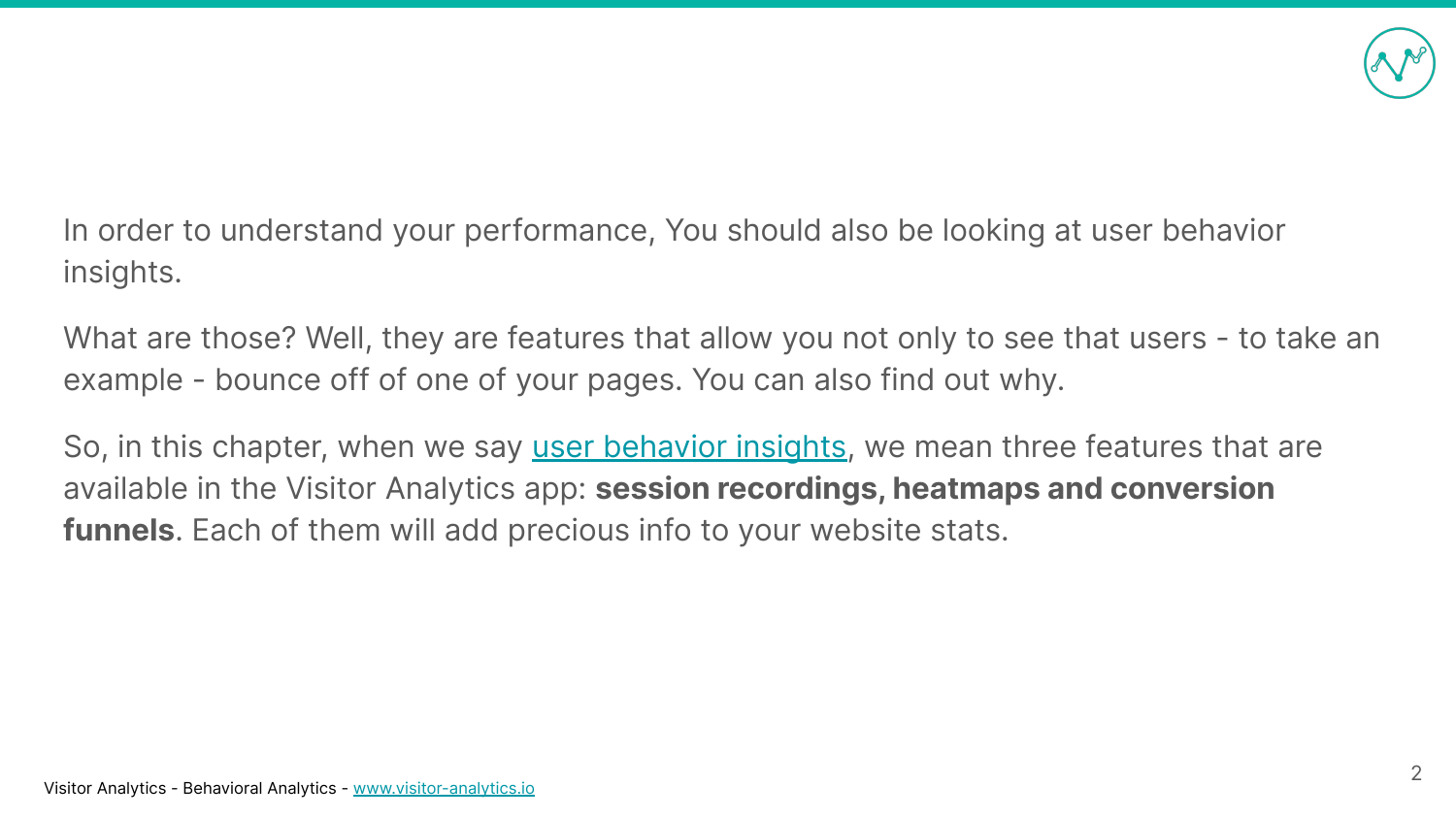

## **Session Recordings**

A friend and a collaborator of mine once told me about a [landing page](https://go2page.org/DMPresentation59) he had created in order to promote the booking of test drives of a luxury car model. After 24 hours he had over 500 clicks on the page, but not a single booking. He had no idea why. The visitors seem to be within his target group and he thought that the design of the page complied with just about every conversion-optimized web design standard you could think of, but something still was obviously wrong. So, to discover what was wrong, he installed a visitor [session](https://go2page.org/DMPresentation60) [recording tool](https://go2page.org/DMPresentation60) or sometimes it's called the session replay tool in the industry.

What he found out was that users were clicking on the logo, on the picture of the car, even parts of the text on the page, but nobody was clicking on the big button saying "Book test drive". Armed with this valuable information, he proceeded to make changes to his page starting with changing the color and the position of the button. Within 20 minutes of the first changes, the first test drive was already booked. The landing page later led directly to the sale of four luxury cars, which was a major success for him.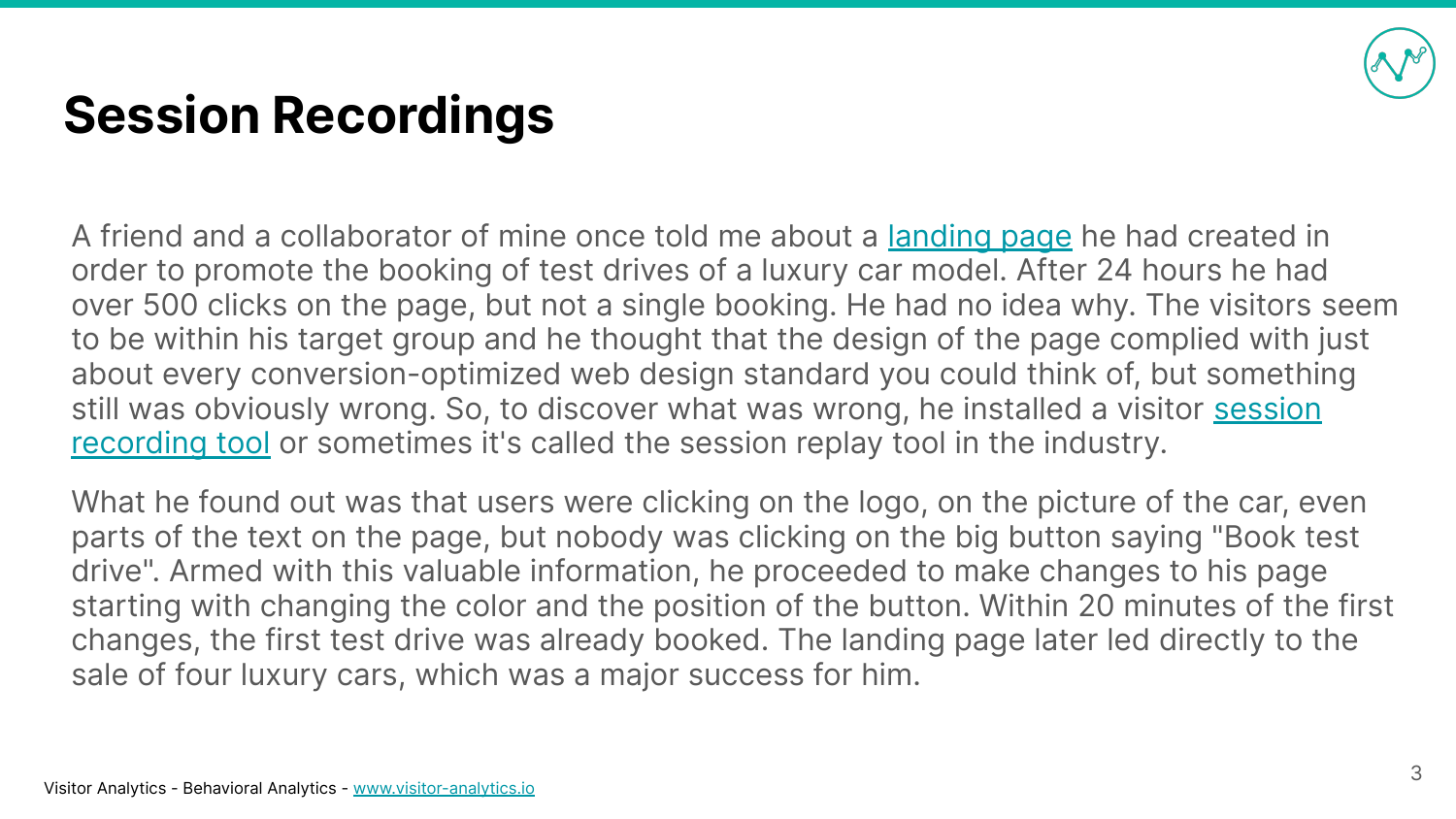

So you see how important a feature can be? [Visitor Analytics](https://go2page.org/DMPresentation61) gives you the possibility to actually watch videos. Technically, they're not actual videos, but they're live reconstructions of the activity of all users navigating your website. You can go to **Behavior**, click on **Visitor Recordings** and then go to the small wheel to set up the entire process. You can click on Start recording and then you will be asked to choose whether you want to record all the pages of your website, or just some specific pages that you're interested in, like in the previous case, there was just one landing page. You could type in the name by pressing the Add page button. Then you can choose conditions to record. You can also choose to record sessions that are longer than a set time as you may feel that those are more relevant. Like here, I have only sessions that are at least 5 seconds long or you can decide to record only the sessions where there are clicks and scrolls.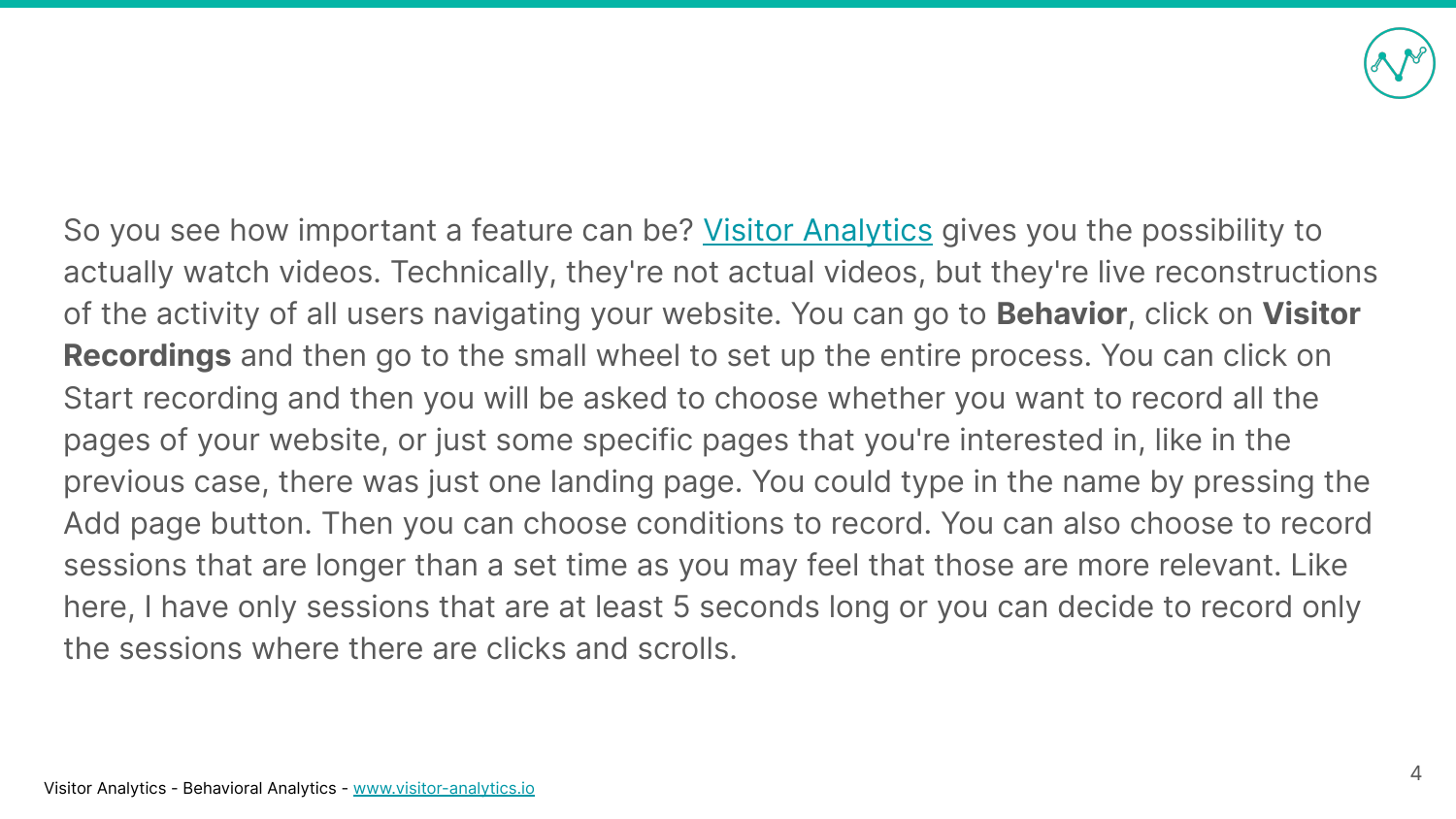

This can be useful if you don't want to record accidental visits where people stay idle for a long time and nothing happens and those will obviously provide, you know, useful data whatsoever. After you are done with the settings, you should just click Update. In a short while, as **visitors reach your site**, you will be able to see a list of recordings in your window. You can just choose any of them and press Play. You will now see every detail of that user interaction with the site.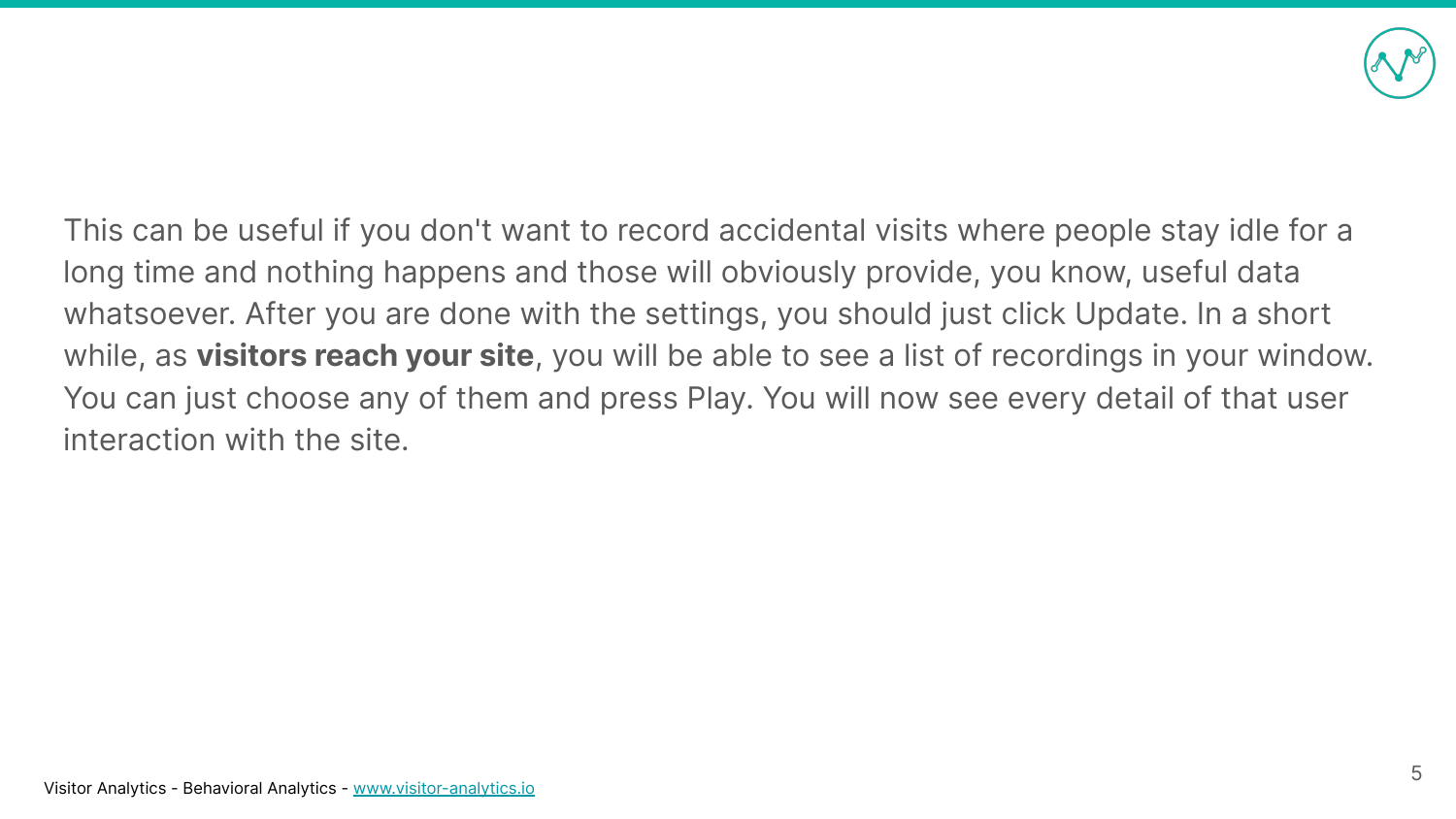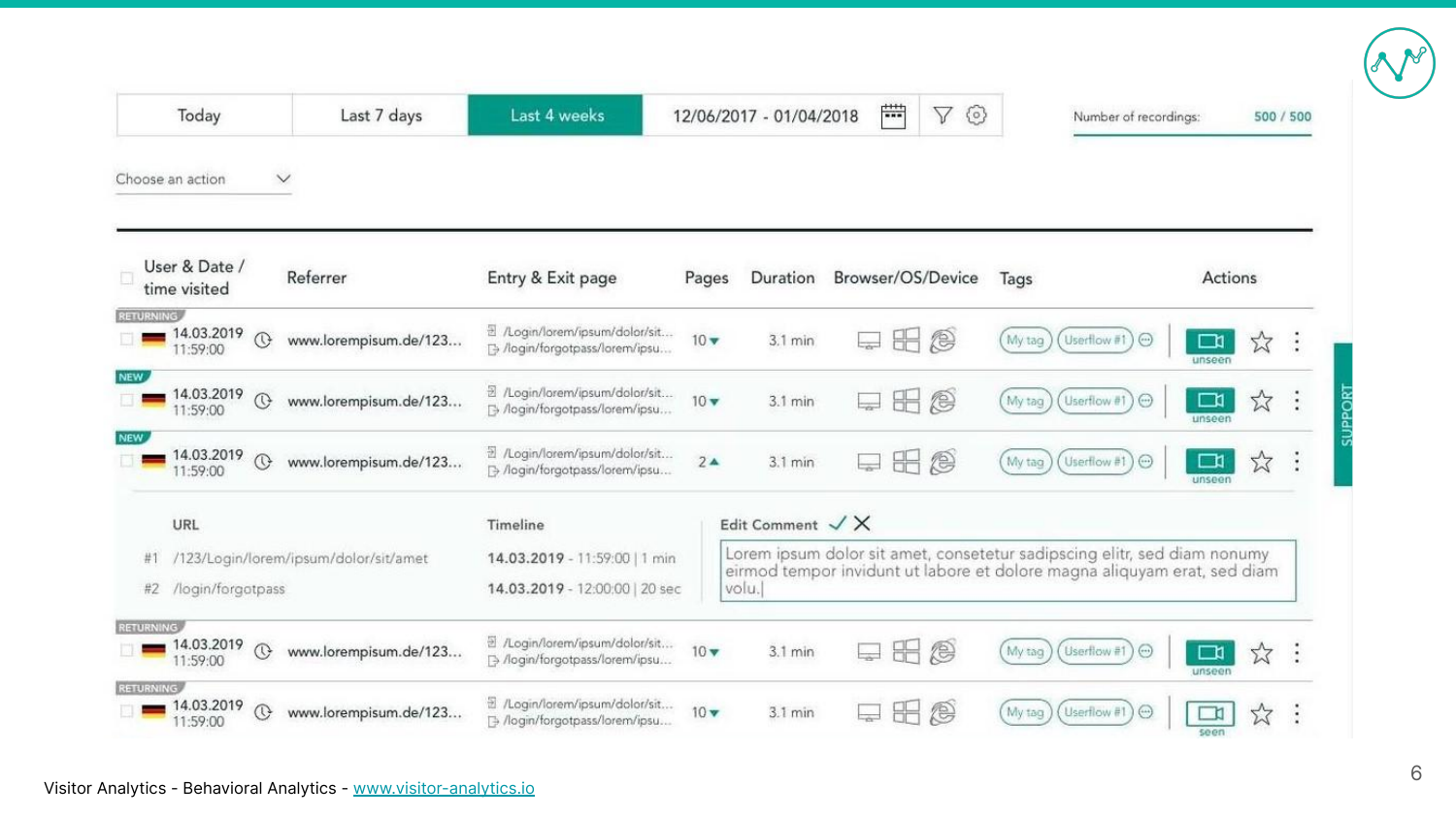

Maybe what you find will be a normal session, but like in the example with the car dealership, you may find user obstacles in the recording. Maybe a user is clicking on unclickable elements that look like buttons. That could be annoying for them. Or would be something to fix. For example, by changing the look of the elements you will be able to see the page as the user see it. You might discover that on some devices, parts of the page don't look well enough. Maybe you see in the recording that the user hesitates on an element, or they scroll chaotically up and down, or they do not scroll enough to get to a key content element.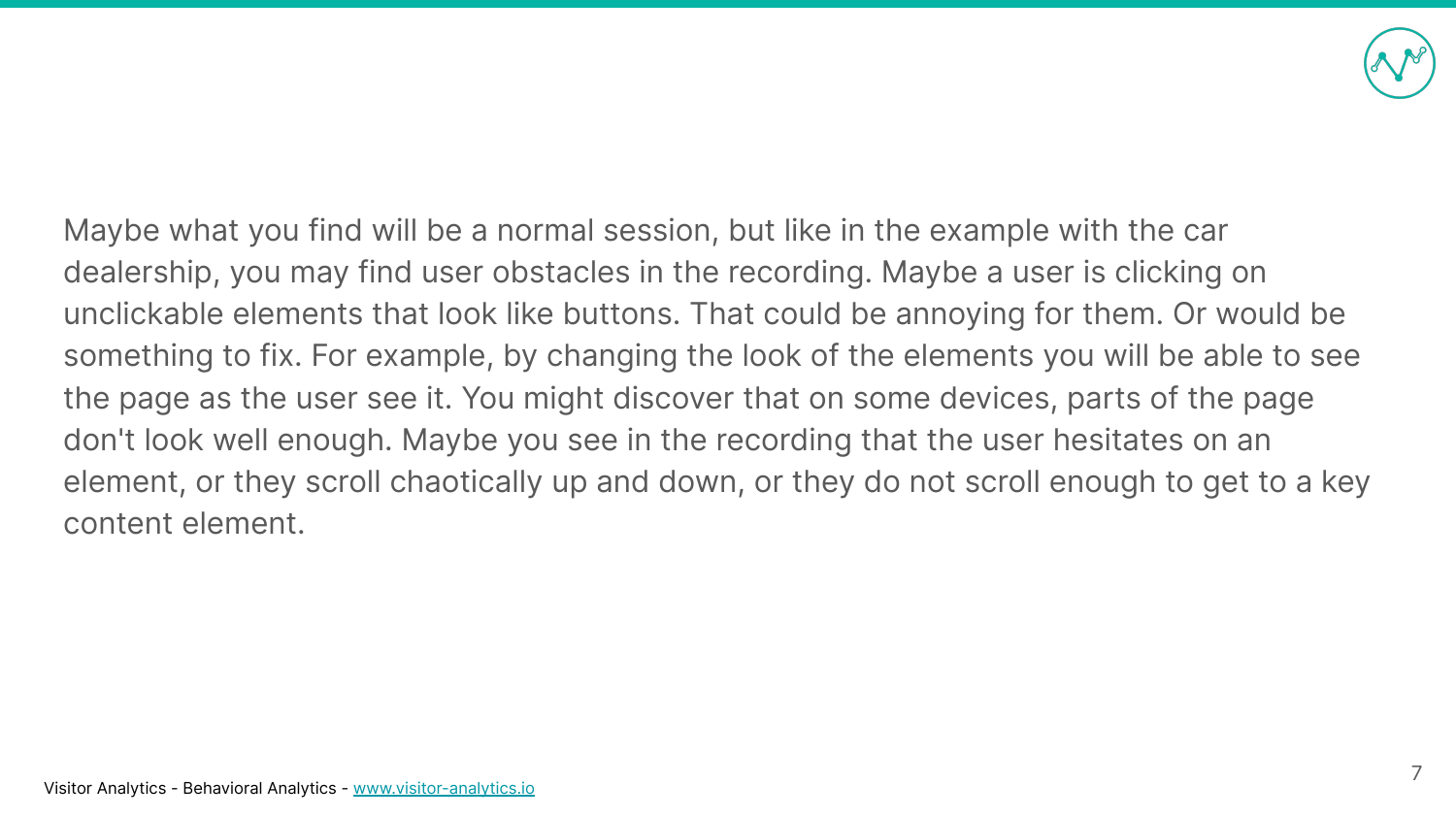

These are all indications that something is not perfect on the page and steps should be taken to fix it. This is why having this feature is so important. Use it as much as you can. By all means, don't watch thousands of recordings on watch all of them. You have options to filter them by country, device, visitor country, entry page, exit pages, etc. Just click the Filter button right over here and you can see all the general filters that you have on the left and some more navigational filters on the right. It might be relevant to just check, for example, sessions where users exited from a certain important page. Filter and just look at those [recordings](https://go2page.org/DMPresentation62) to try to find out why they dropped out there.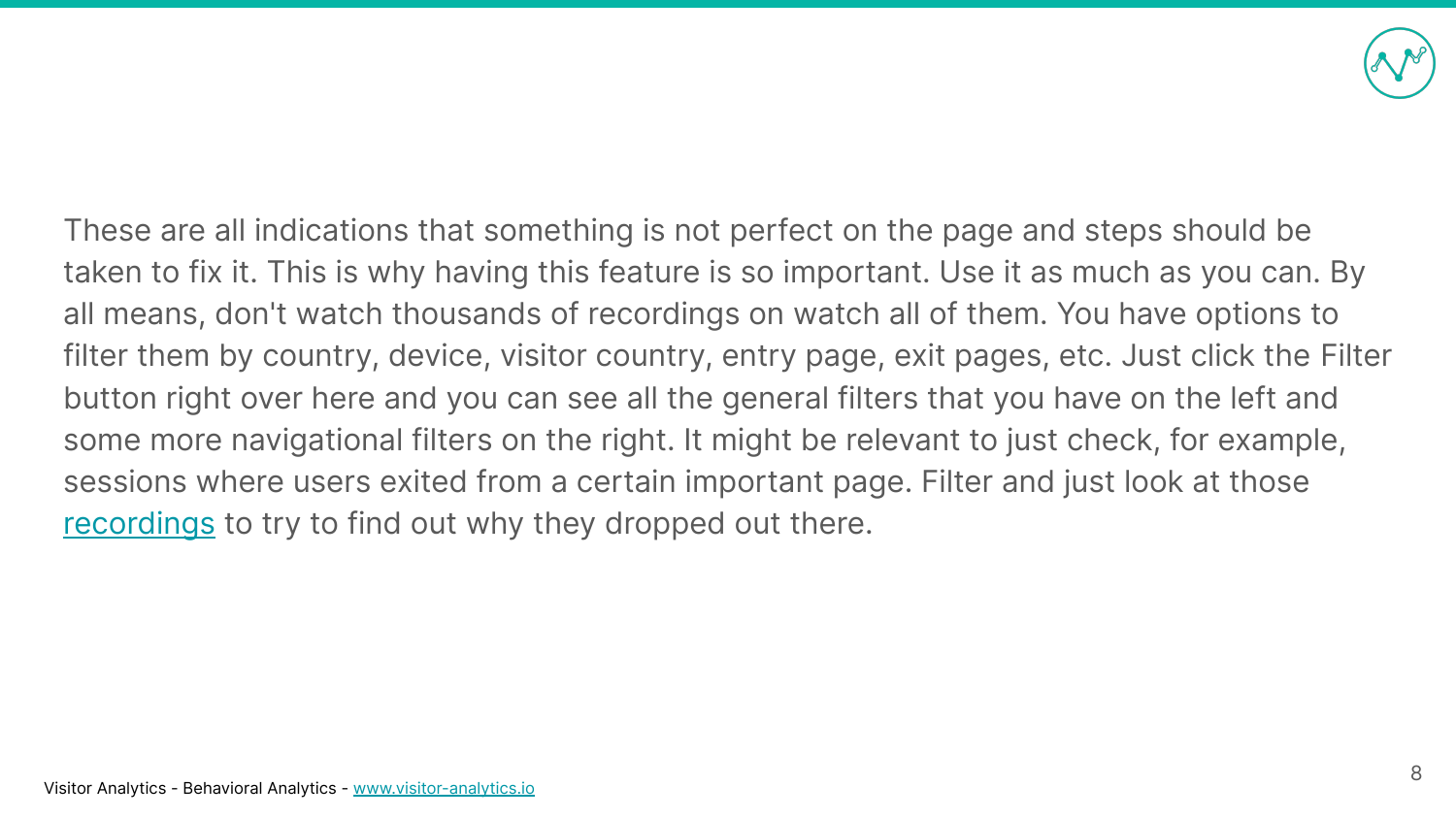

### **Heatmaps**

A user behavior feature tightly connected to session recordings is [heatmaps](https://go2page.org/DMPresentation63). Going through thousands of recordings and watching them all is impossible. But if you use heatmaps, the information from those recordings and the aggregated into click, movement and scroll maps instantly show you patterns of usage inferred from all those recordings.

For example, you might see 2 or 3 recordings of people clicking on an element on your page. But this is not enough to decide if that is a pattern. Doing **heatmaps** of that same page, you see if the majority of **users interact** with that element the same way, so maybe you have hundreds of people actually clicking there. If in the heatmap the color of that element is dark red, then there is high activity on it. If it's blueish, then there is little to no activity on it.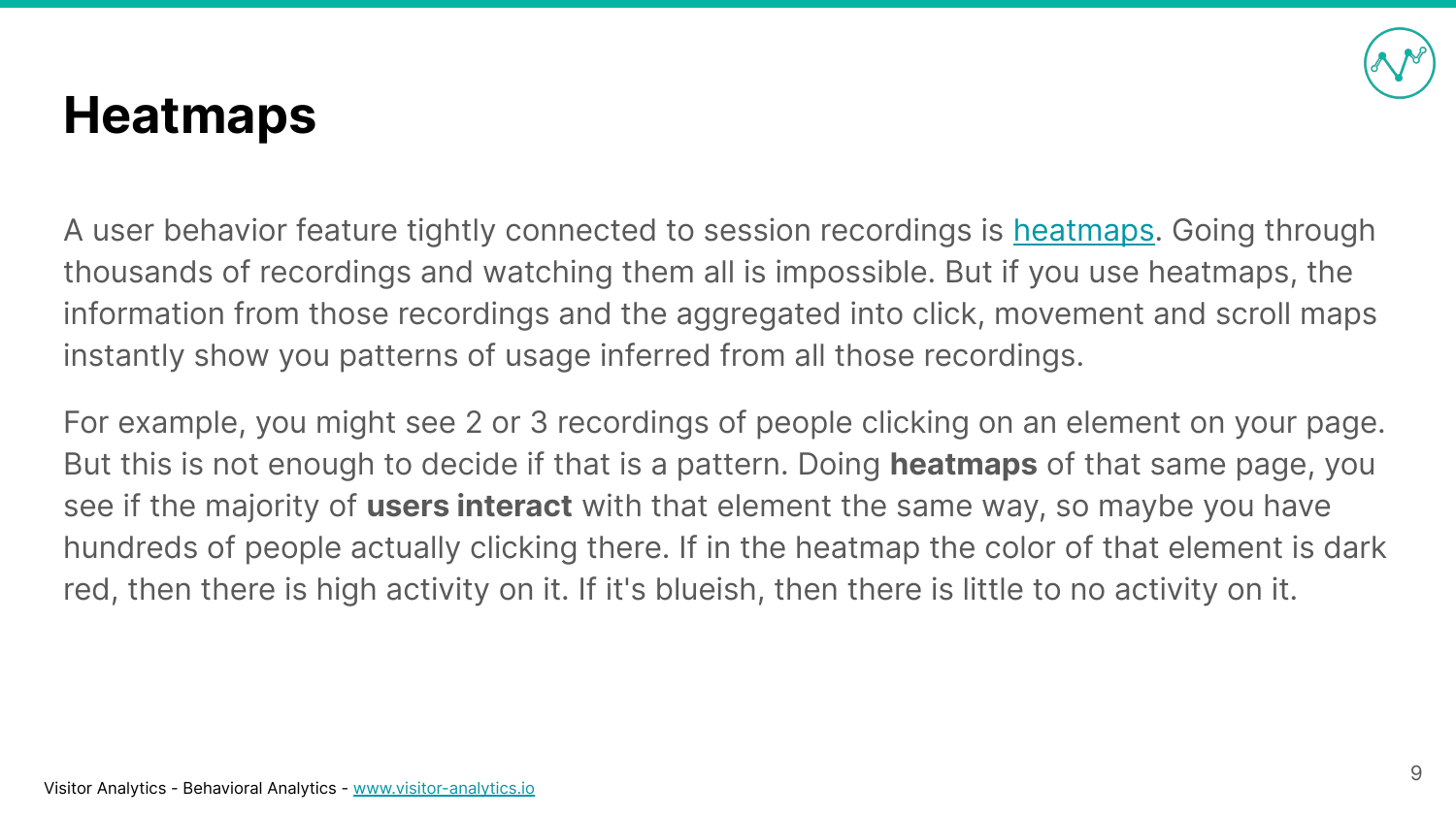

#### Have a new UI on this page?

#### < VISITOR HEATMAP DETAIL VIEW - www.example.com/lorem/ispum

#### Reset & update heatmap

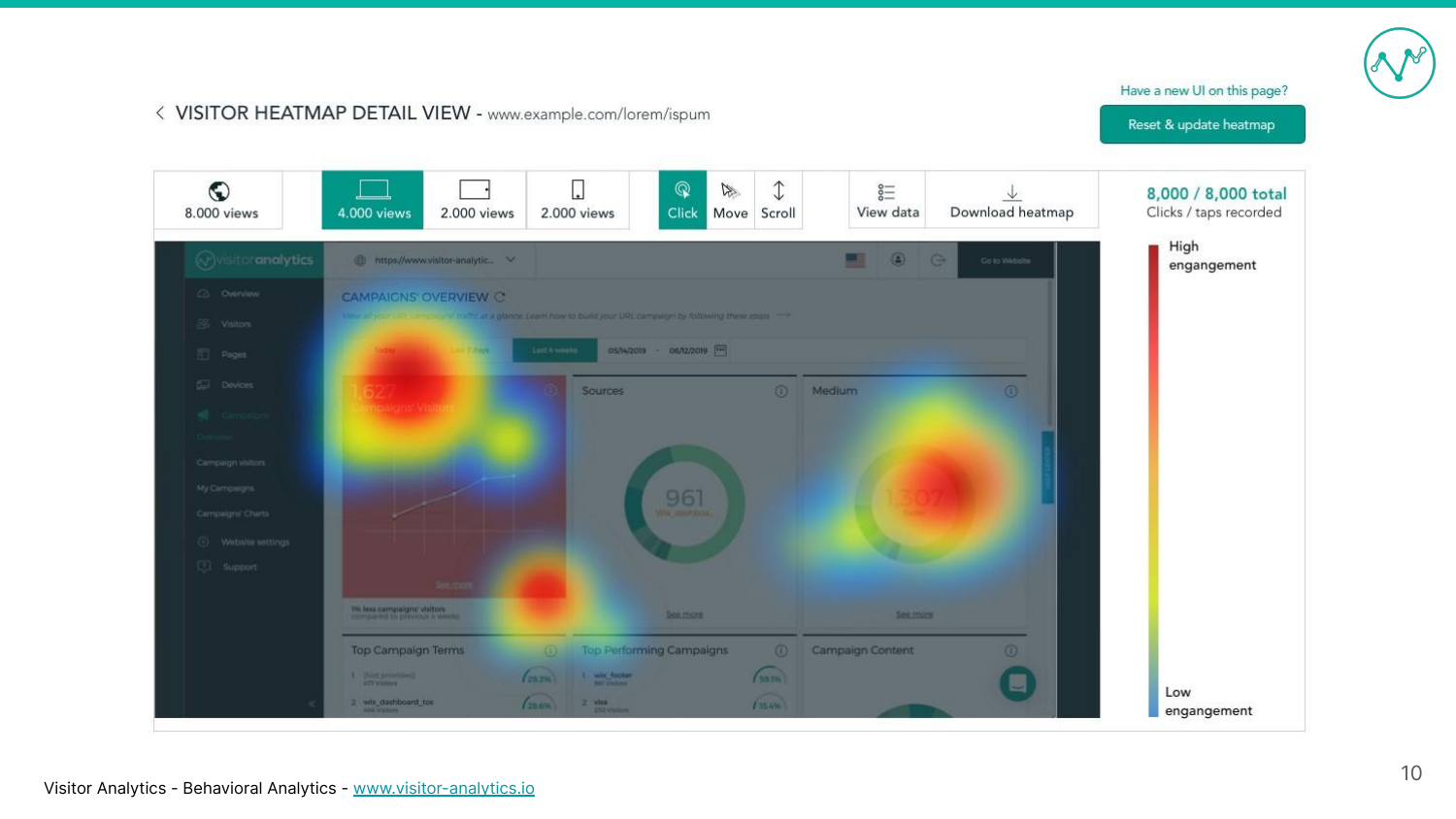

[Heatmaps](https://go2page.org/DMPresentation63) are a lot more visual than your usual analytics reports. It makes them more accessible. Particularly, for people who are not accustomed to analyzing data, heatmaps colors range from dark red to cold blue to indicate the level of interaction with the page element. You can easily see your website hotspots, the way users navigate and the areas that are most of least interacted with. The warmer the color, the more the interest. Based on this color scheme, you can adjust the website design to match the attention focal points shown in the heatmap. Moving important elements from the cold bluish areas to the hot red areas would certainly be advised.

Creating a new heatmap for a page on your website is that easy. In the main view, click on Create heatmap. **There are two types of heatmaps** that can be created: heatmaps for simple pages or heatmaps for multiple pages, turning similar layouts, like for example, if you have product pages that are exactly the same, regardless of the product.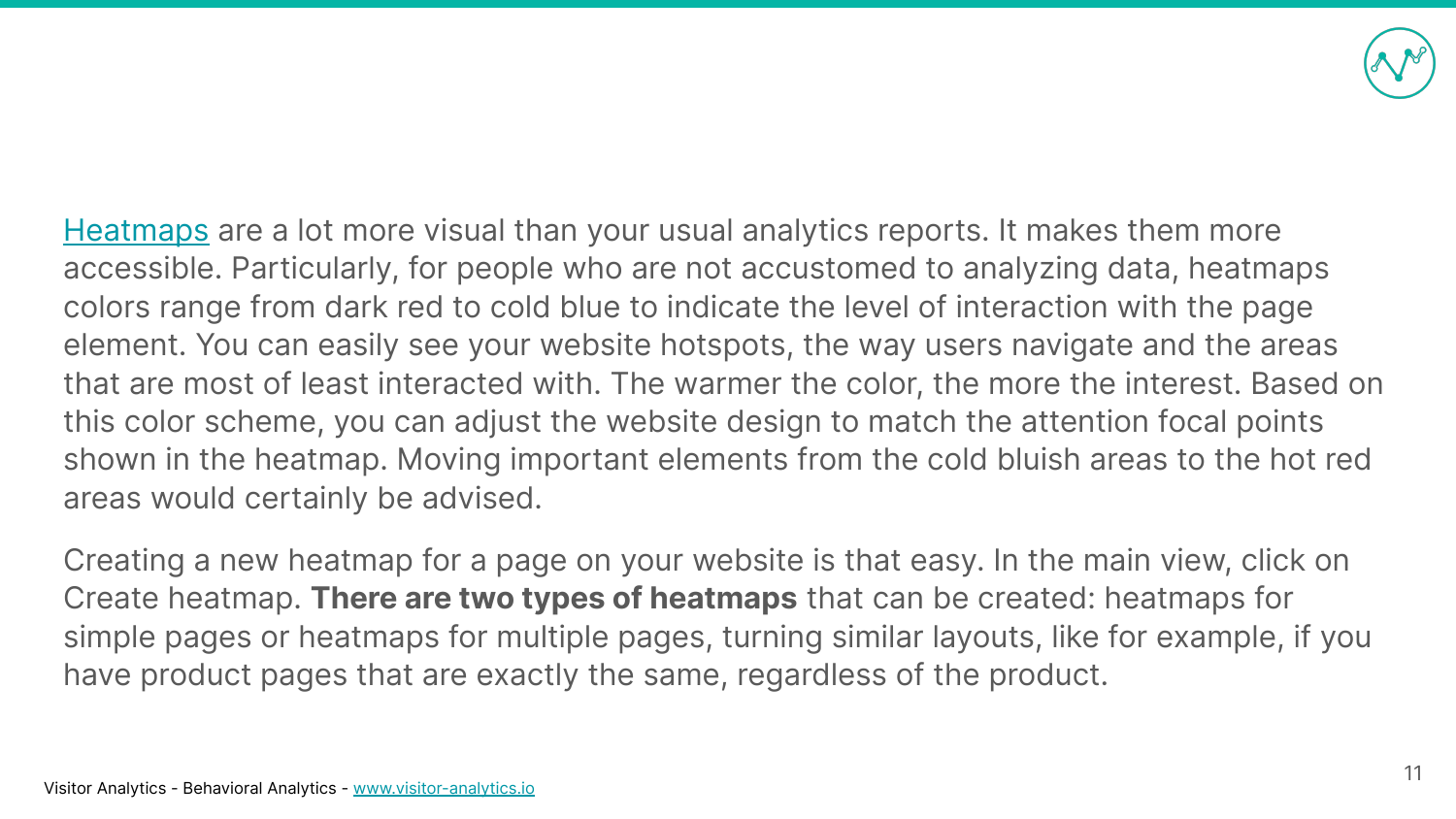

In our example, we c**reate a heatmap for a specific page**. Add a name to your heatmap, select the number of page views it should record, select the page you want to analyze. Lastly, click on Create. Your heatmap is now collecting data. Wait for visitors to interact with the page and check out the results in a few days after enough data will be gathered (it all depends, of course, on how much traffic you have on your website). Let's now look at some heatmap examples.

The beauty of [Visitor Analytics](https://go2page.org/DMPresentation61) is that you can easily switch between types of heatmaps of the same page from **click, to move, to scroll,** so you can go from a map of the clicks to a scroll map, only the same window.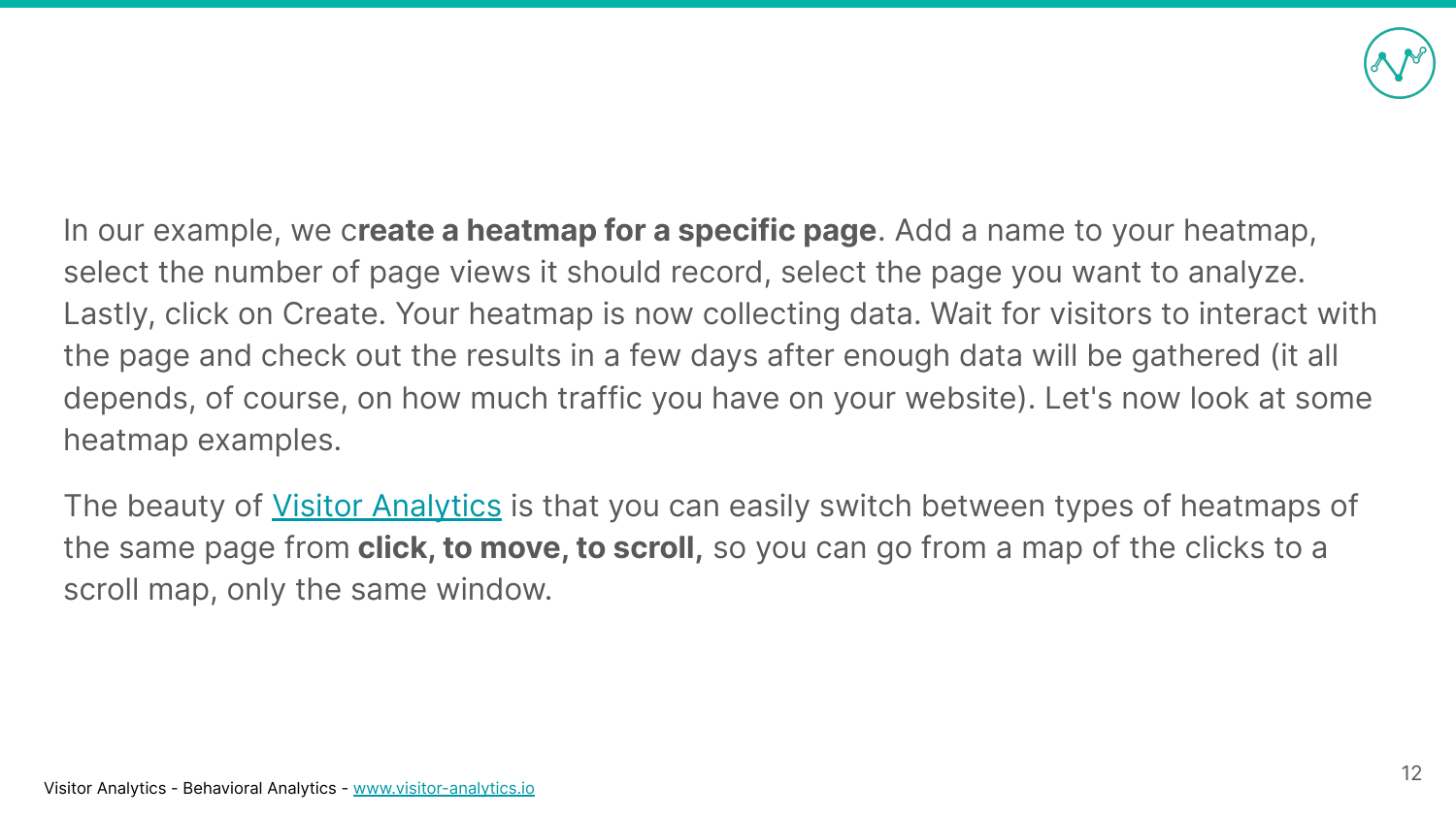

Now, let's look at what we have here as an example. This is a click heatmap and we can easily see that the most clicked areas are the sign-in button and the flag that we have on the page. The other areas have colder colors so we can assume that we get not so many clicks. It's a bit of a problem that we don't have too many clicks on the try free plan button and this area is quite cold. Now, if we move and go to the **Move heatmap**, we're going to be able to see where the mouse has moved preponderantly and we have red areas right here in the menu in the header again on the flag, the sign-in button, the entire menu section of the page is very hot. So is the first paragraph you right here on the left and we seem to get quite a bit of red areas right here on the right and I would assume that this is because this is where users click and then scroll.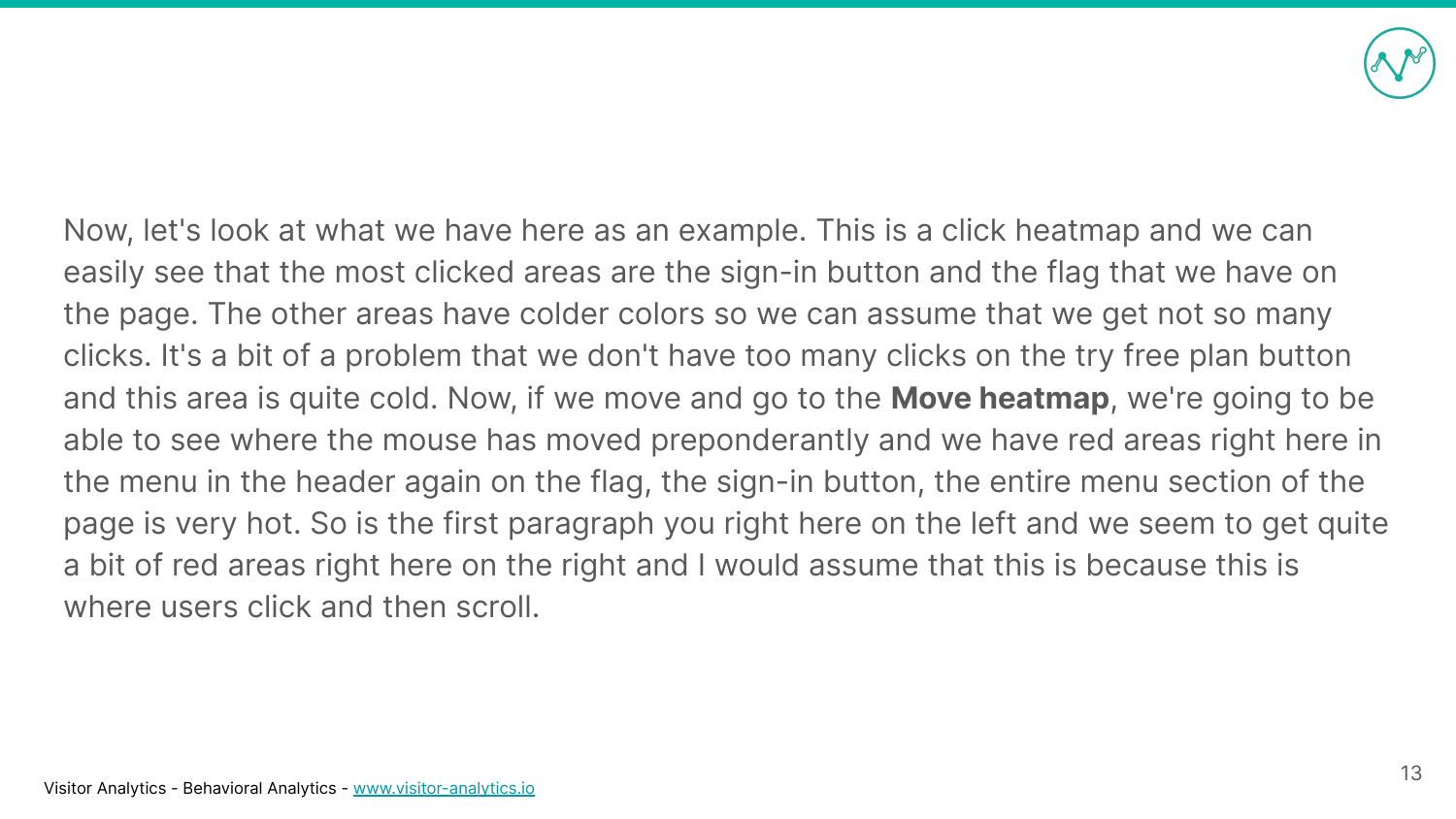

Again, maybe not so much activity as we would like on the big button saying Try free plan. We're now going to look at the scroll map as well. This measures how far our users scroll on average on the page. Obviously, the first part, the top part of the page will always be hotter like in this example. Dark red, that's where all the users start from. But then, as we scroll down below this Try free plan things start to get a bit yellowish. This means that fewer people have reached this part of the page and is as we go even further down quite soon, we get into a greenish, bluish area and then it gets really darker and darker blue which means that by this time this part of the page was not reached by almost anybody.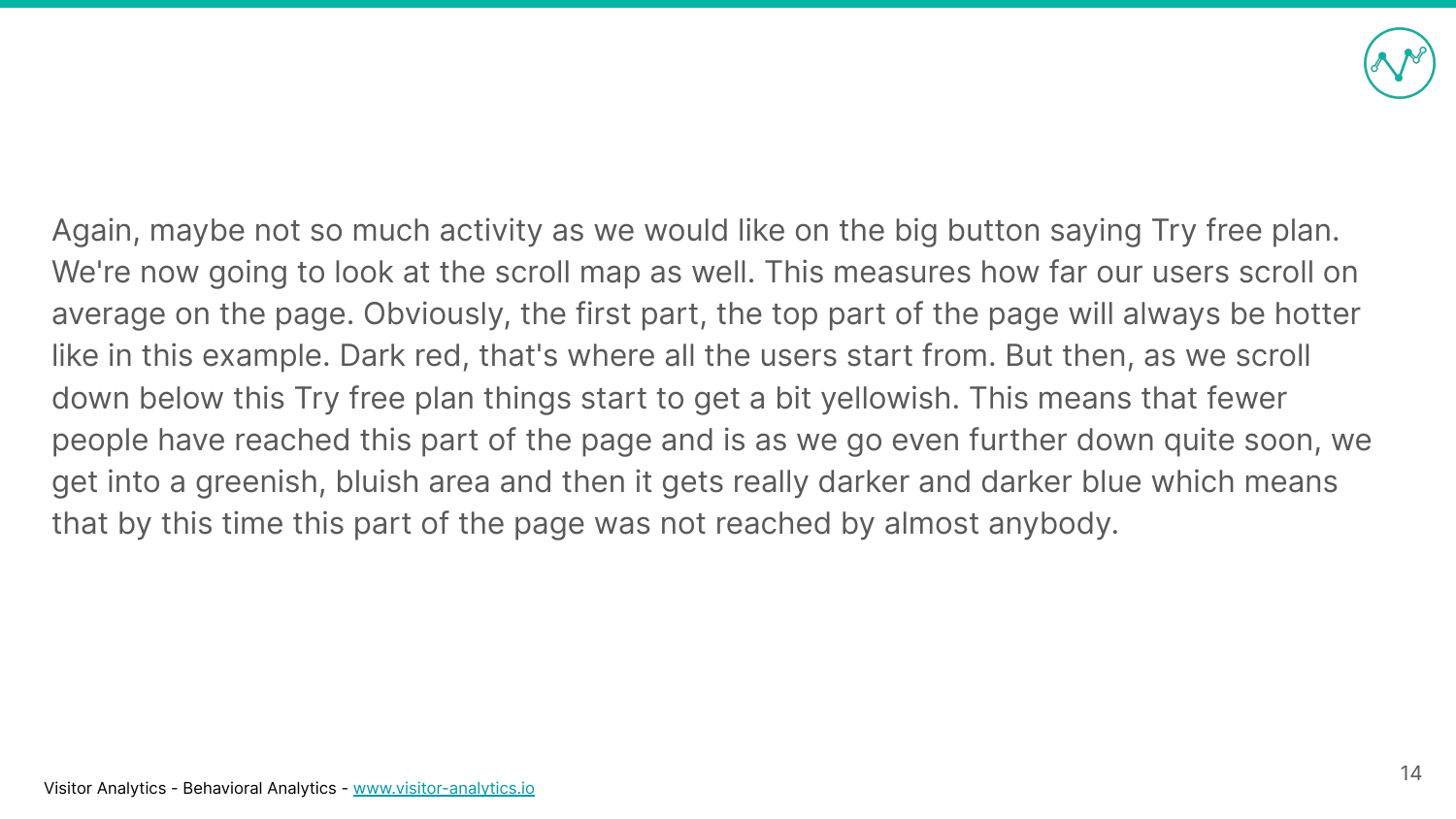

## **Conversion Funnels**

Some time ago when the internet was still in development and the first attempts at e-commerce were being made, website owners and digital marketers did not have all the functionality of the analytics tools that we have today. Tracking sales processes was very difficult at the time.

I remember working with **website owners** who were confused about why they had many visits to their websites, but very few sales of the product. Most of the time it was because their websites were convoluted and were confusing customers visitors got lost somewhere between the product page and the actual check out. But where exactly? And how could we better analyze this?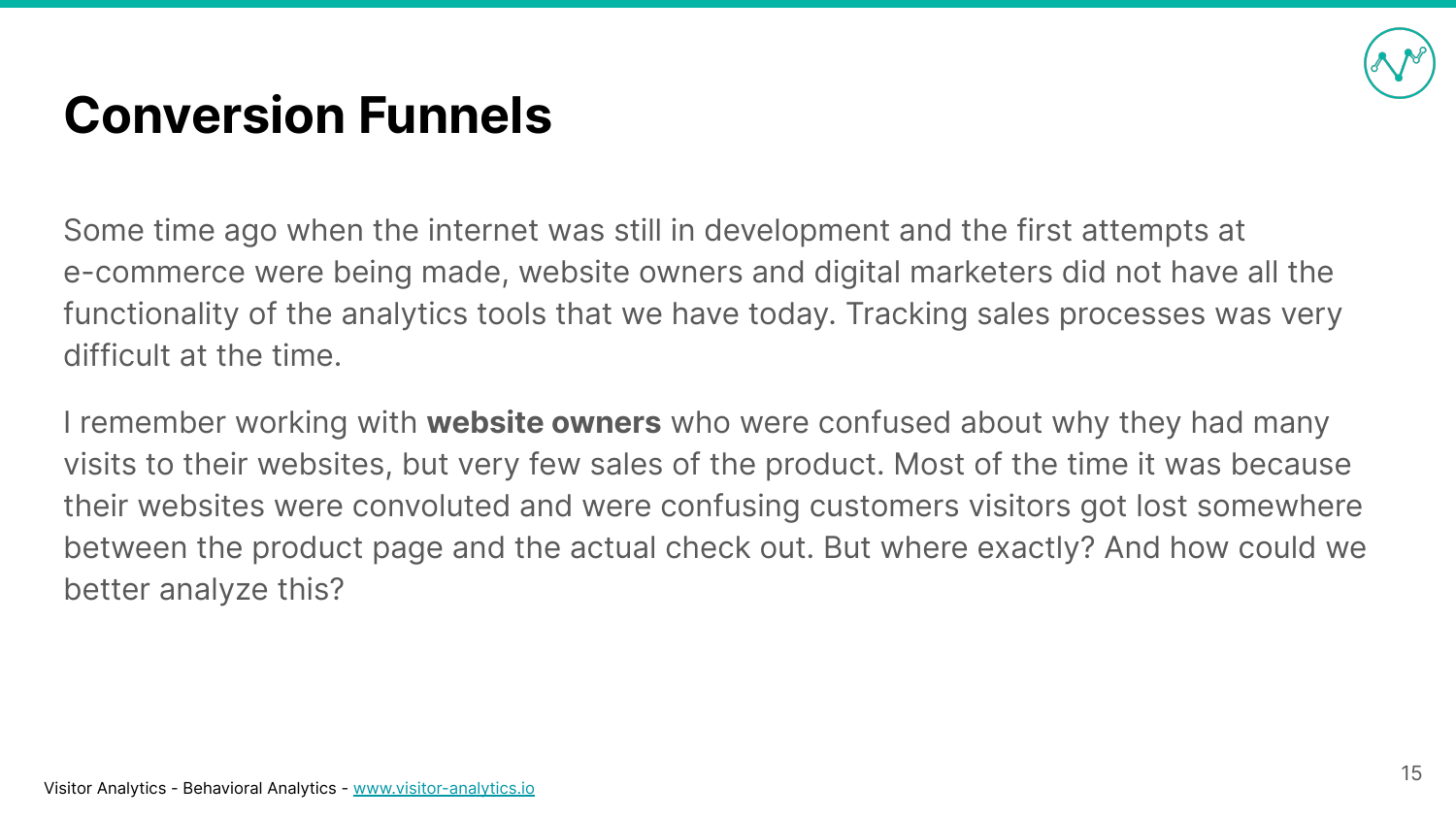

Nowadays, the problem is solved. Most experts use a tool called a funnel or a [conversion](https://go2page.org/DMPresentation64) [funnel](https://go2page.org/DMPresentation64) or a marketing funnel to get an overview of the entire process that leads to a conversion or the same. It is called a funnel because it looks and acts exactly like a funnel that you would use to pour liquids into a bottle with a tight neck. Some of that liquid may inevitably get spilled and will not make it to the inside of the bottle. In translation, that means that not all of the visitors make it from the top of the funnel to the point of conversion, which in our example was the bottle or the bottom of the bottle.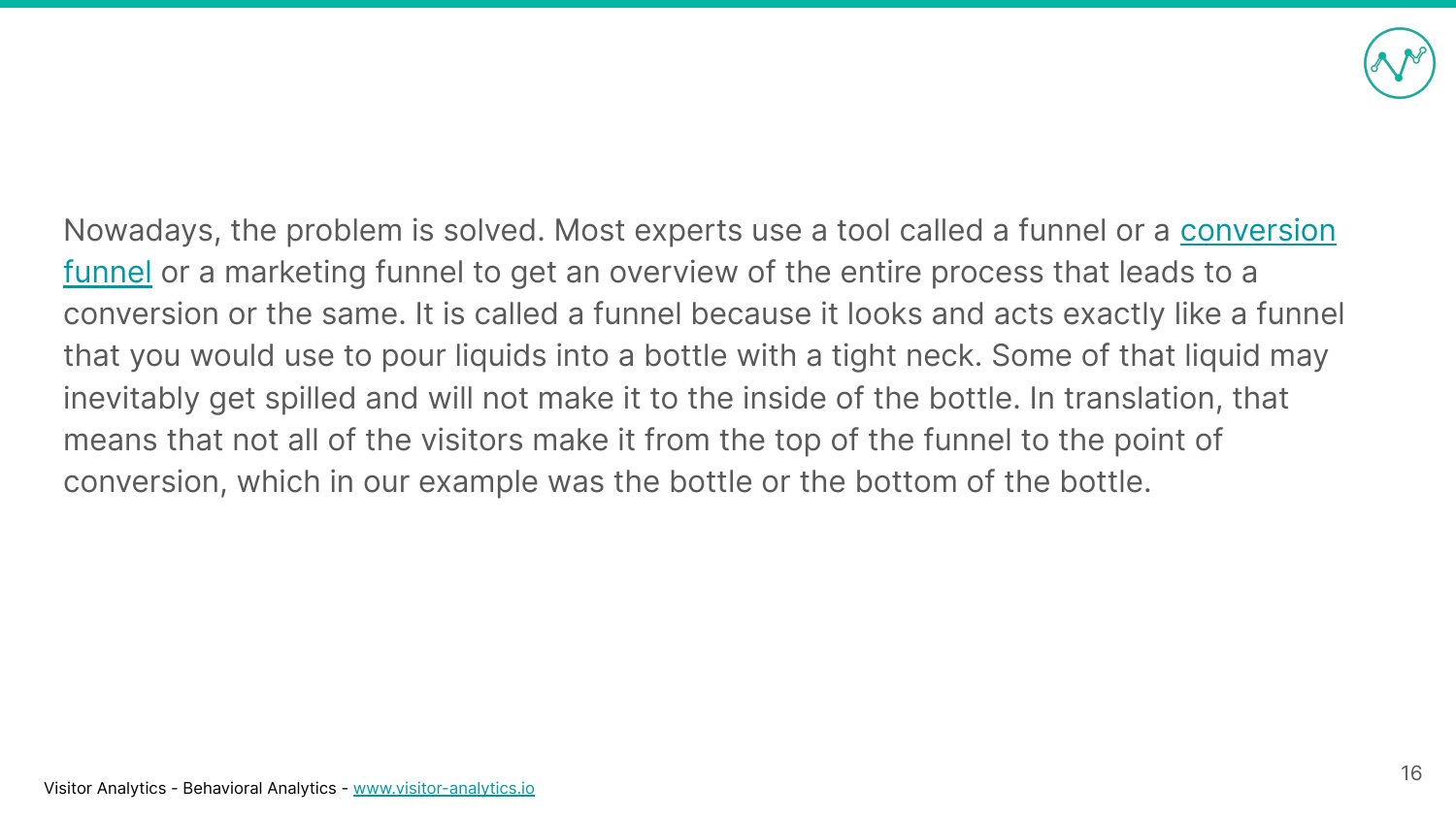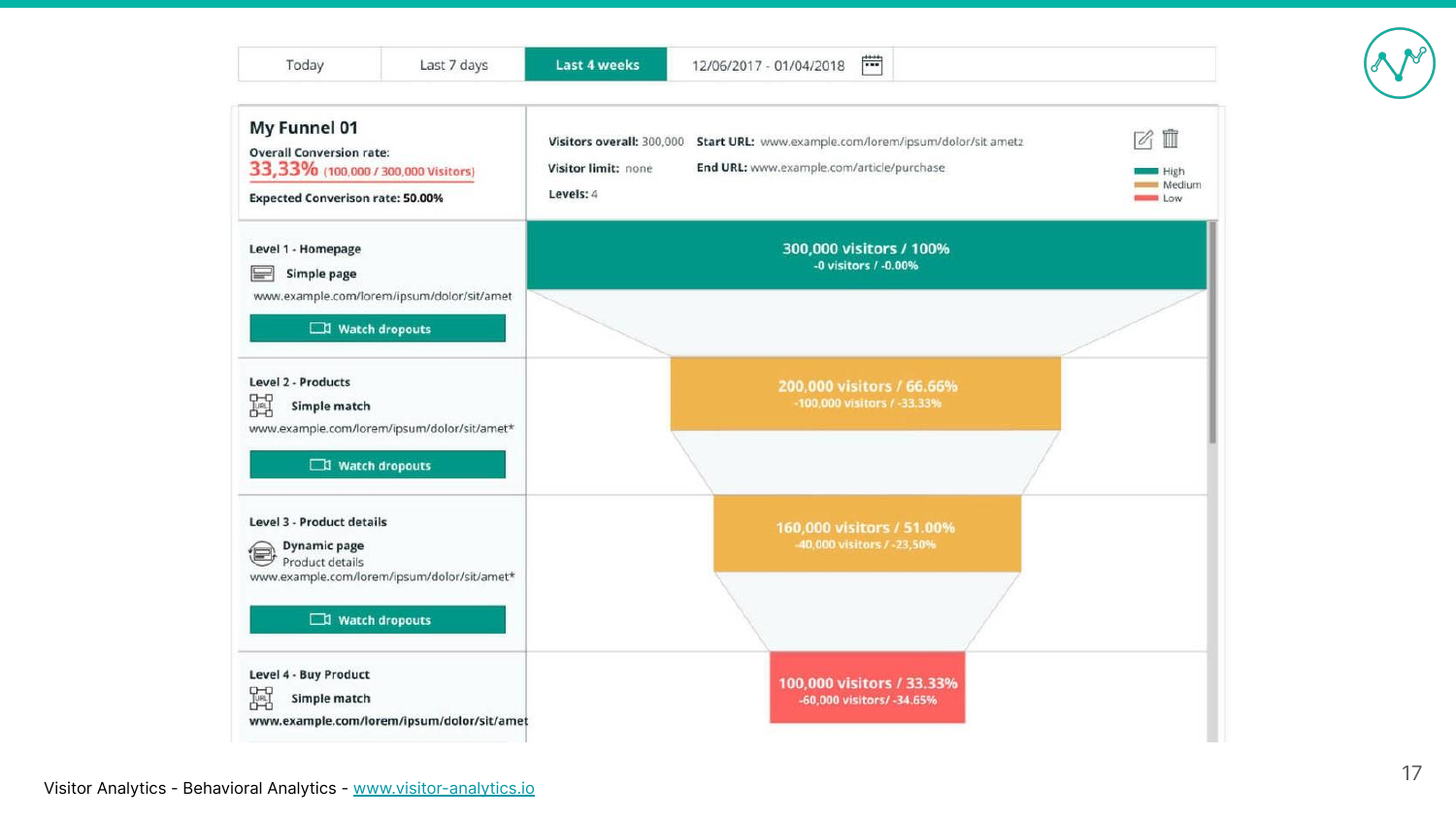

Before using the **[conversion funnel tool](https://go2page.org/DMPresentation65)**, you will need to think about how to set it up according to the path. Your users would commonly take on your website in order to reach a **conversion**. A simple example would look like this: this one consists of five steps: visitors landing on the homepage (that's where we started the first step); then visitors going to website shop; visitors reaching a product or a service page; visitors adding that product to the cart; visitors going to check out. So you see there are five steps between the moment the users enter the website and the time they reach the checkout page, which is the conversion page. At each step, you would expect to have fewer visitors staying in the process, but you would hope that the difference between steps is not too big as this would mean that you are losing many customers along the way.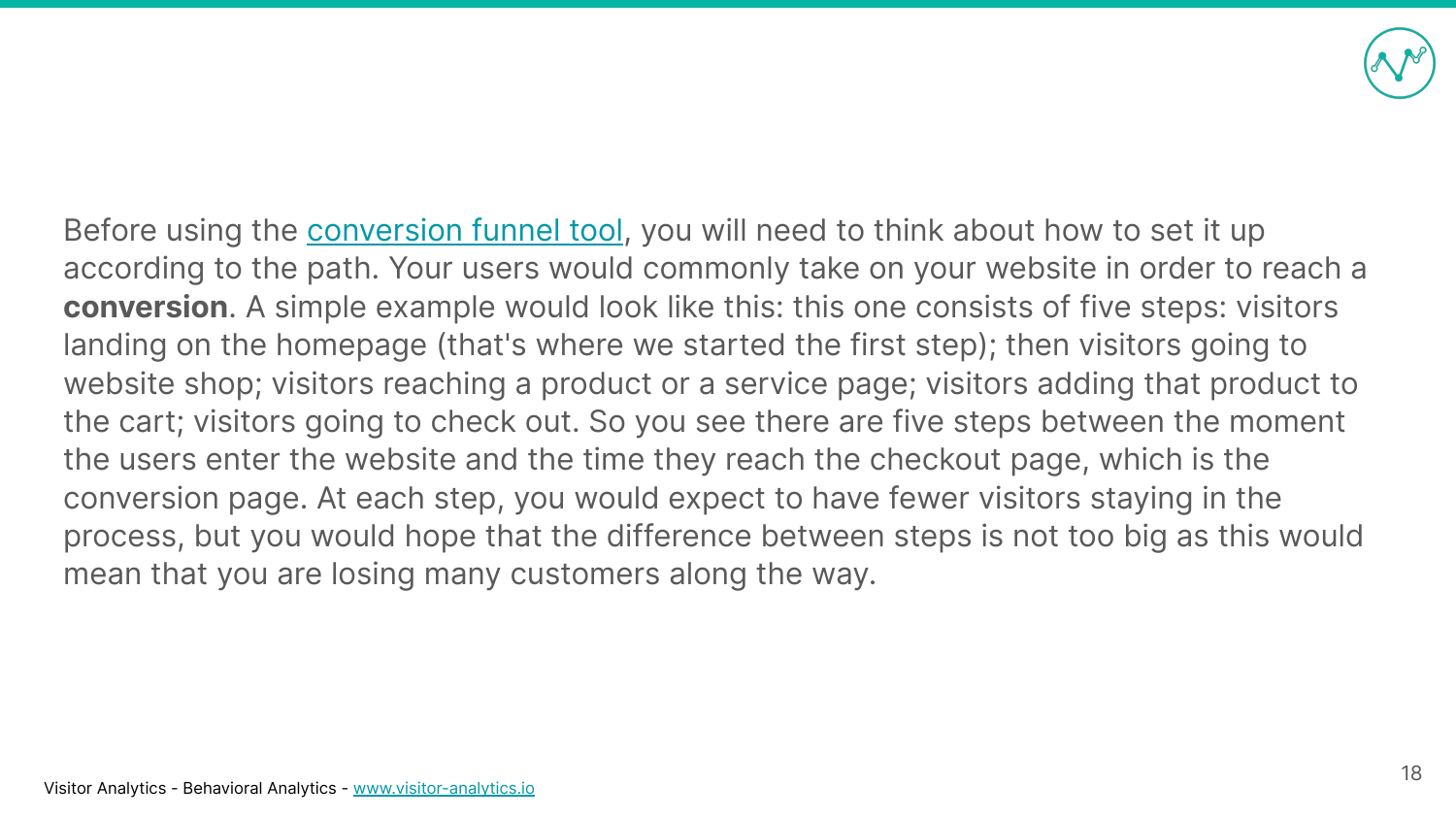

Anyway, by analyzing the funnel, you will be able to see at each step you are losing customers. You can try to find the reasons for that. A good idea could be to watch the session recordings for those who dropped off at that particular step. Find the error, fix it and reset the funnel visitor data to see if results improve. You may be running several **marketing funnels** at the same time, with small variations to the steps you use. Compare the data and see which pages lead to a higher conversion rate, learn from that and try to replicate those pages in the future. This is how the **funnel tool will help you improve your performance in terms of sales**, not just visits.

Now that we know what the **funnel** is used for, let's see how to set it up in Visitor Analytics. I have it open right here. You can click on Create new funnel, name the funnel to recognize it later because you may have several and you can name it something like funnel 1. You have the option to choose a visitor limit like the maximum number of sessions that you want to record for this funnel, but this is just optional.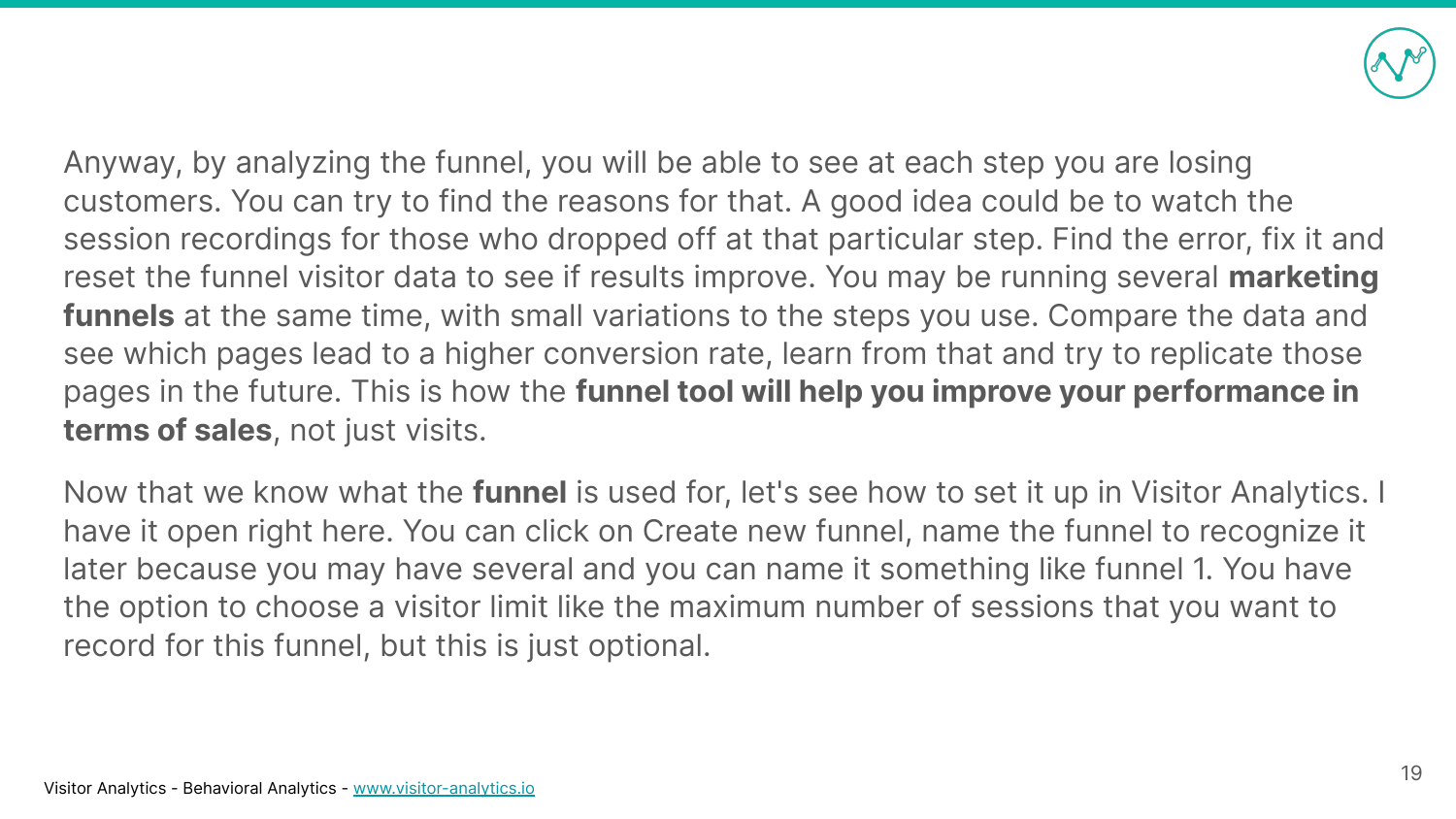

You don't need to enter anything in it. If you don't, then all of the sessions will be recorded. It's also optional to **set a target conversion rate** right here. I can put in ten percent so that you can compare actual results with your goals by the time you finish the funnel. You need at least two levels to have a valid funnel which you can feel here with the names of the pages you think are relevant.

For example, I could choose home as the first level, that can choose a name for it, to go with homepage and then I could just yeah, let's say I have a Blog Page here that I think is relevant. I choose the name blog page. And I just look for it in the list or type the name I want. Over here it is and I can then add other levels to the funnels. The maximum number of levels is 8, but you'd be advised not to overcomplicate the path to conversion by adding so many steps. 4 or 5 steps is ideal. I'm just gonna introduce the last level of the funnel here, which should be our login page.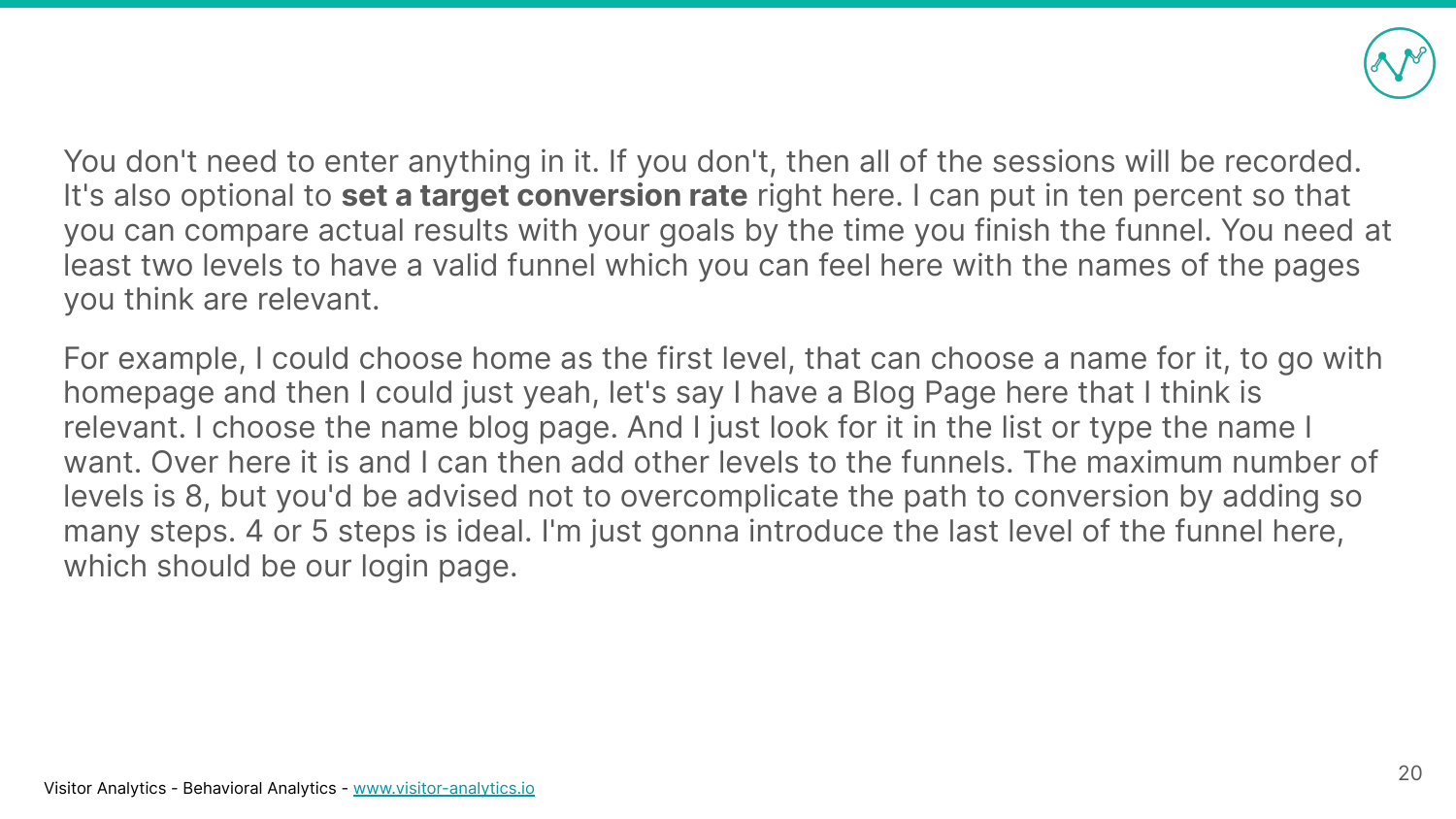

There are two ways to define a funnel step. The one that I use so far went with particular pages, but I can also introduce in the funnel types of similar Pages, like for example, all product pages because all of the product pages on my website start with the same path, like visitor analytics.io/products/something.

**That's about it for funnels. Make sure to use them especially if you are focused on sales.**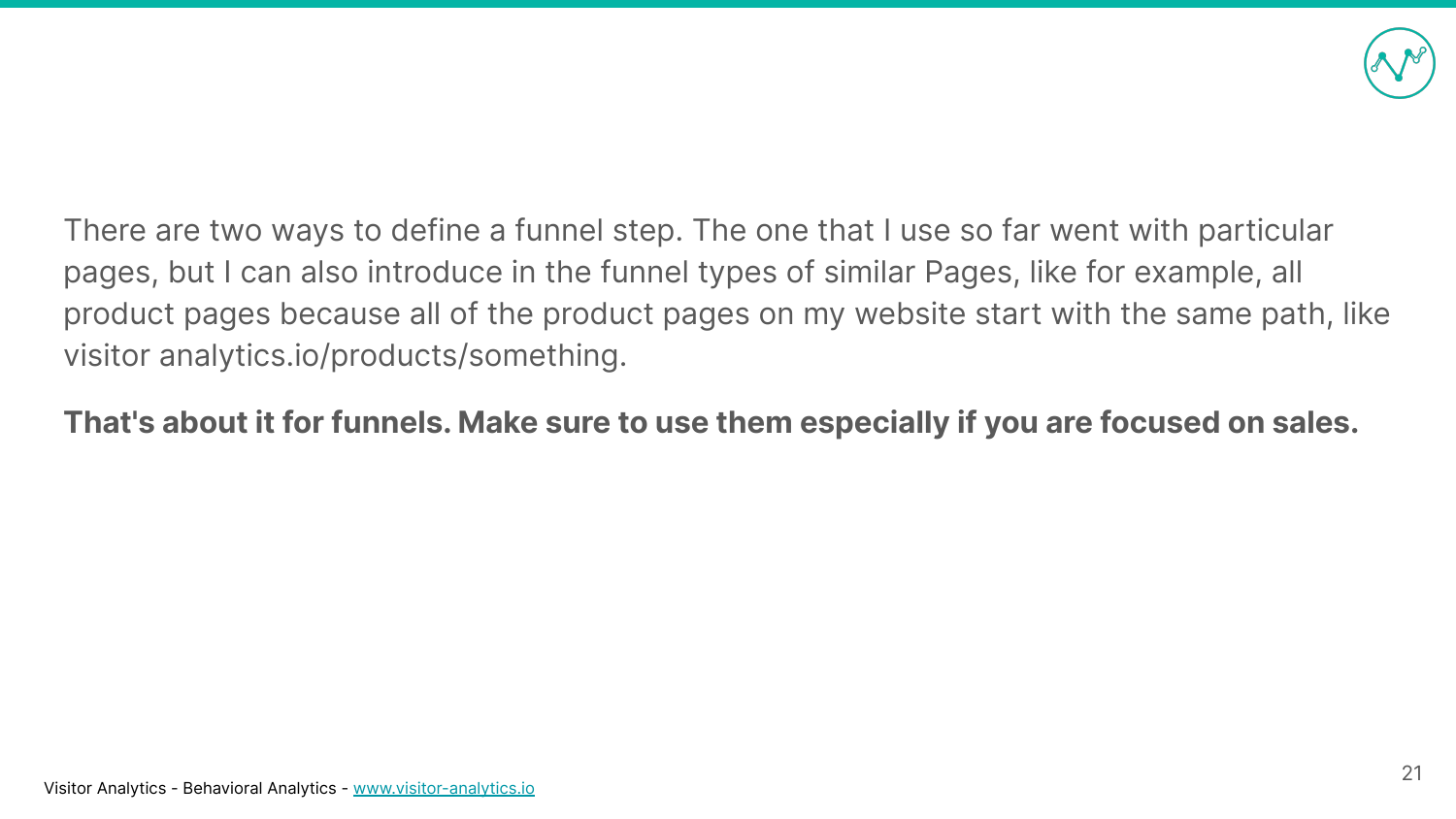

You should now have enough information to be able to fully understand what happens on your website and how to identify pain points for users in order to be able to fix them and have the best possible user experience. This is also the end of our beginner's course about **SEO and analytics**. If you want to learn more about the topics we covered in these modules. All of our future courses will provide more in-depth details about all the things we discussed here. For now, we hope this course provided you a solid introduction to the basics of what you need for a successful website.

So use the information wisely, try things out for yourselves and get back to the course contents whenever you feel there is something you did not fully understand. Also, use the additional sources like our blog and [support pages on the Visitor Analytics website,](https://go2page.org/DMPresentation66) where you can find a lot more extra information on all of these things.